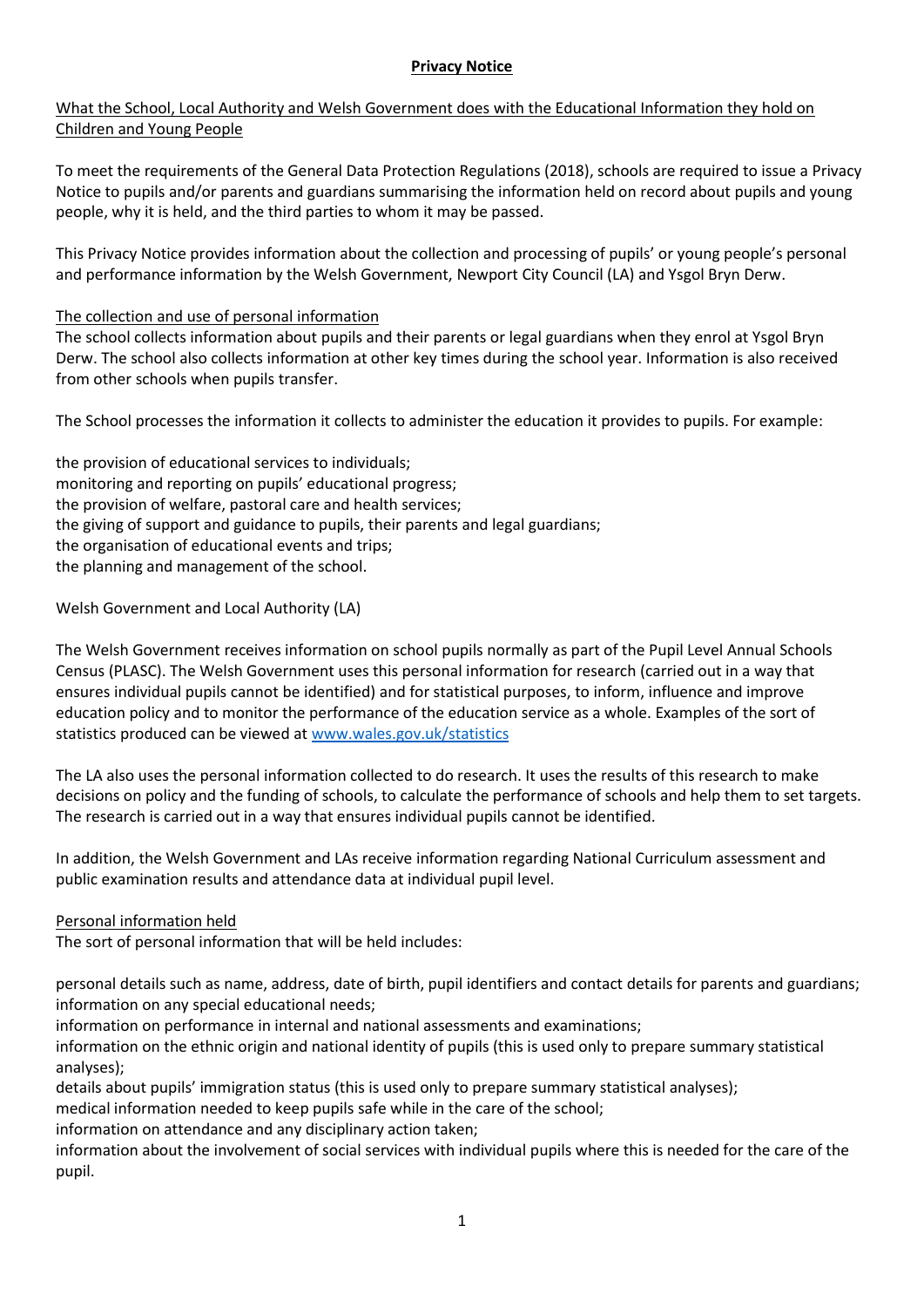It is the parent's/guardian's responsibility to notify the school of any change in personal circumstance e.g. telephone number, address etc.

Organisations which may share personal information

Information held by the school, LA and the Welsh Government on pupils, their parents or legal guardians may also be shared with other organisations when the law allows, for example:

other education and training bodies, including schools, when pupils are applying for courses or training, transferring schools or seeking guidance on opportunities;

bodies doing research for the Welsh Government, LA and schools, as long as steps are taken to keep the information secure;

central and local government for the planning and provision of educational services;

social services and other health and welfare organisations where there is a need to share information to protect and support individual pupils;

various regulatory bodies, such as ombudsmen and inspection authorities, where the law requires that information be passed on so that they can do their work;

the Office of National Statistics (ONS) in order to improve the quality of migration and population statistics

The school also use a range of 'cloud-based' programmes relating to areas such as academic progress, risk assessments, accidents and incidents, safeguarding information. These all comply with the GDPR and the information stored is only accessible to approved school staff with passwords.

Pupils have certain rights under the GDPR, including a general right to be given access to personal data held about them by any "data controller." The presumption is that, by the age of 13, most children and young people have sufficient maturity to understand their rights and to make an access request themselves if they wish. A parent would normally be expected to make a request on a child's behalf if the child is younger or has complex needs.

If you wish to access your personal data, or that of your child, then please contact the relevant organisation in writing.

# Other information

The Welsh Government, LA and school place a high value on the importance of information security and have a number of procedures in place to minimise the possibility of a compromise in data security.

The Welsh Government, LA and school will endeavour to ensure that information is kept accurate at all times. Personal information will not be sent outside the EU.

Your rights under the GDPR (2018) The GDPR provides the following rights for individuals:

The right to be informed The right of access The right to rectification The right to erasure The right to restrict processing The right to data portability The right to object Rights in relation to automated decision making and profiling.

These rights are explained in detail by the Information Commissioner's Office here: <https://ico.org.uk/for-the-public/>

# Seeking further information

For further information about the personal information collected and its use, if you have concerns about the accuracy of personal information, should contact: